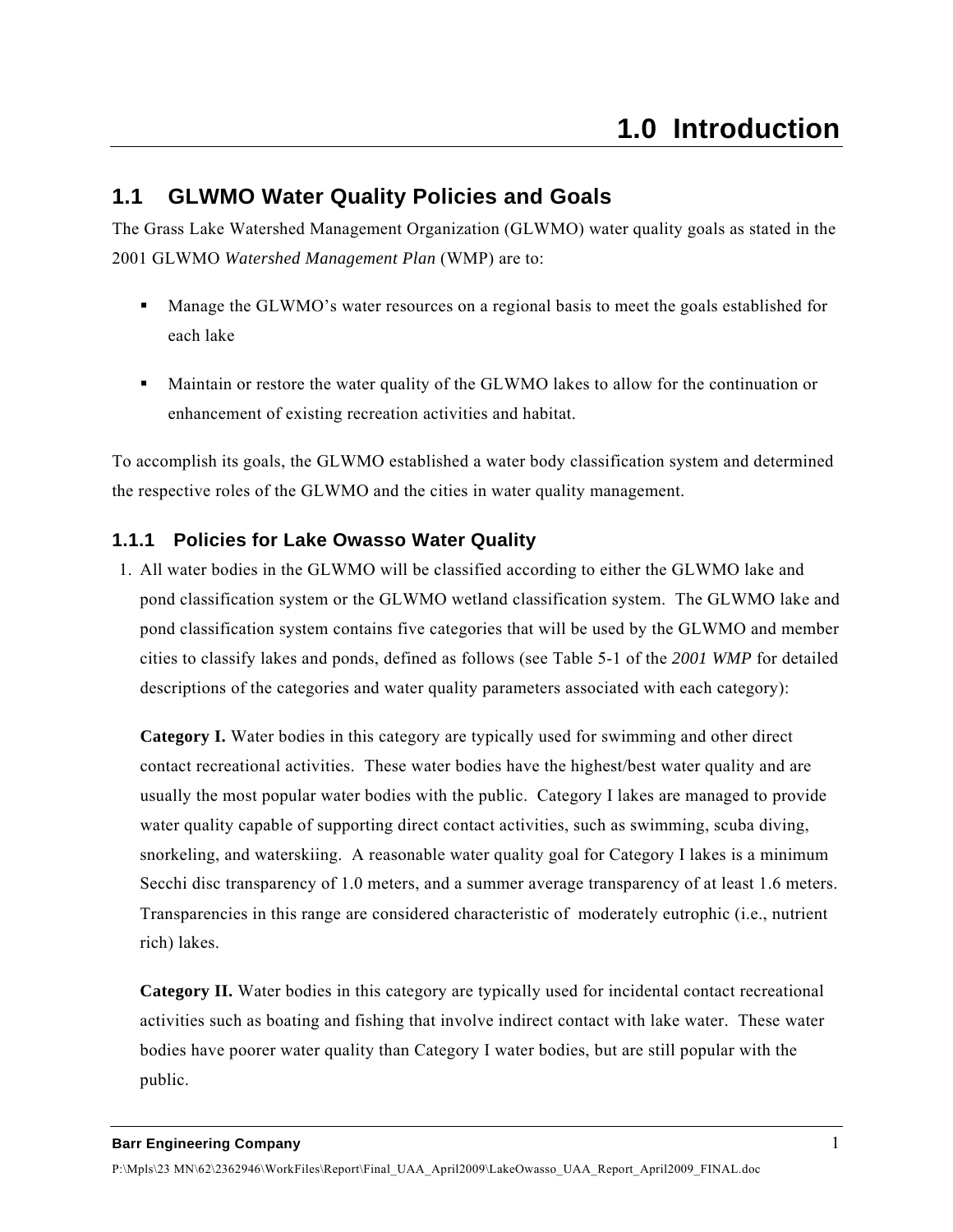**Category III.** Water bodies in this category serve important functions for wildlife habitat and aesthetic enjoyment, and may also provide opportunities for warm-water fishing, provided winter kill does not occur. These water bodies may have poorer water quality than Category I and II water bodies and typically are not viewed as swimmable.

**Category IV—Nutrient Traps.** Water bodies in this category are intended to reduce downstream loading of phosphorus and other nutrients that contribute to water pollution. These ponds are designed to have phosphorus removal efficiencies of at least 50 percent.

**Category V—Sediment Traps.** These water bodies are similar to Category IV water bodies, but are too small to effectively remove a significant fraction of nutrients. These basins will generally have phosphorus removal efficiencies of less than 50 percent.

- 2. Category I-III water bodies will be managed for non-degradation of water quality, with allowance for natural variability. This means that developments and city projects should be designed to preserve existing water quality so far as reasonably possible, even when existing water quality is better than the water body classification might otherwise infer. To conform to this policy, implementation of best management practices will be required during development and other types of construction.
- 3. Category I-III water bodies will also be managed to preserve and promote bio-diversity and improve aesthetics.
- 4. The GLWMO labeled water bodies as either WMO-managed, cooperatively managed, or city managed. "WMO-managed" means the WMO is responsible for all water quality management activities, including classification, setting numeric goals, monitoring, tracking data, etc. "Cooperatively managed" means the cities are responsible for all water quality management activities, except for classification, which is the WMO's responsibility. "City managed" means the cities are responsible for all water quality management activities.

The GLWMO considers Lake Owasso, Lake Wabasso, Snail Lake, and grass Lake to be WMO-managed resources. Therefore the GLWMO established the following water quality policies for Lake Owasso:

- 1. Lake Owasso will be managed for non-degradation of water quality.
- 2. Lake Owasso will be managed to preserve and promote bio-diversity and improve aesthetics.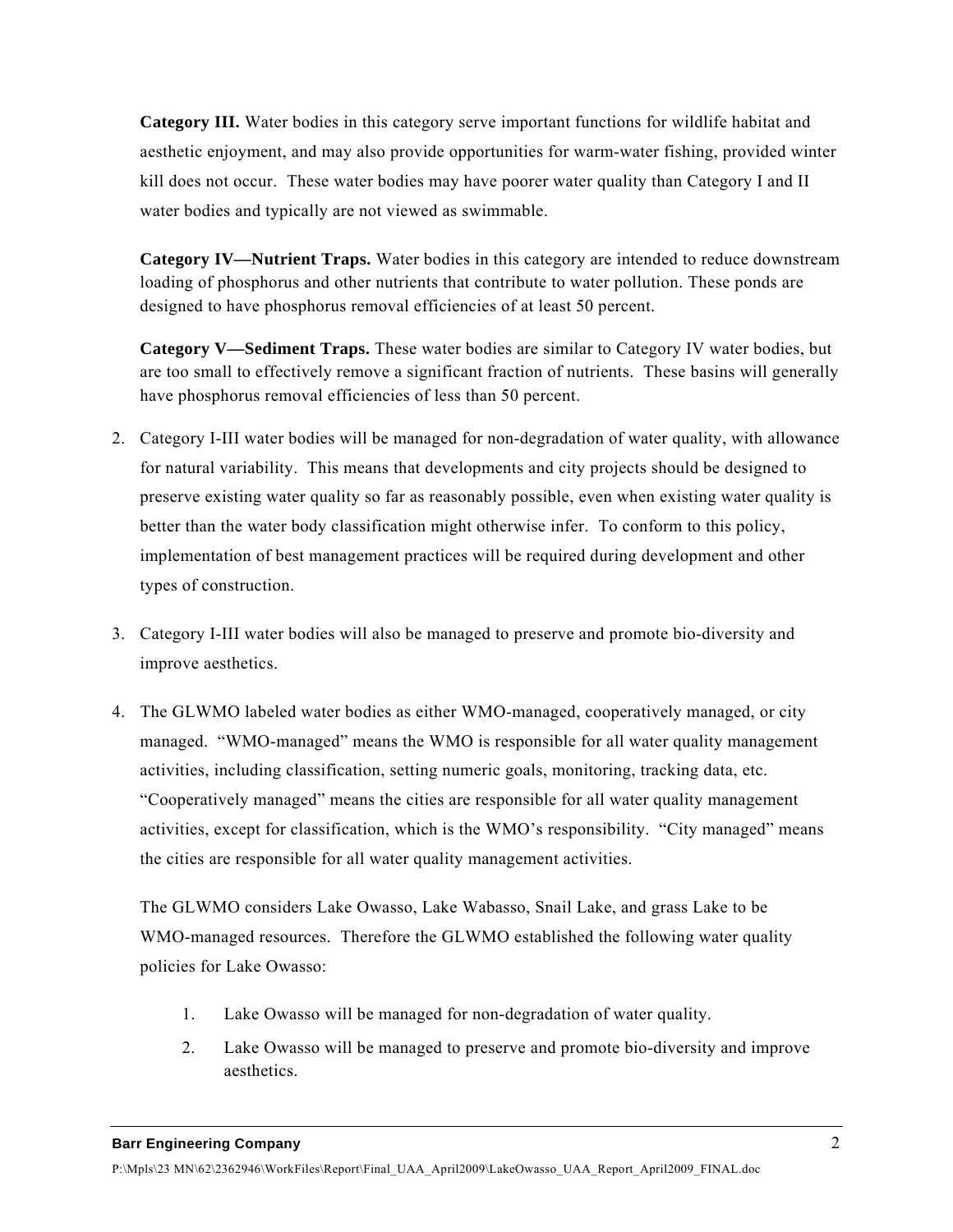- 3. The GLWMO is responsible for all water quality management activities in and around Lake Owasso.
- 4. The action level for Lake Owasso is a minimum Secchi Disc transparency of 2.45 meters.
- 5. The GLWMO will monitor Lake Owasso using survey level water quality monitoring, and aesthetic and habitat monitoring, as a minimum. If the water quality action level is reached, Management Level and Intensive water quality monitoring will be performed.
- 6. Improve communications between the GLWMO and Ramsey County by coordinating with Ramsey County regarding proposed lake management actions and to seek information annually from Ramsey County regarding future lake management actions.
- 7. Manage Lake Owasso such that its water quality matches its intended use.

## **1.1.2 Lake Owasso Water Quality Goals**

Based on its existing and desired use, the GLWMO classified Lake Owasso as a Category I water body.

## **1.1.2.1 Total Phosphorus**

Phosphorus generally controls the growth of algae in lake systems and it is a useful measure to evaluate the lake's overall water quality. A summer-average total phosphorus goal of 45 μg/L was established by the GLWMO for Lake Owasso, based on the desired use of the lake and public perception. A total phosphorus goal of 45 µg/L is less stringent than the MPCA total phosphorus water quality criterion of 40 μg/L for deep lakes in the North Central Hardwood Forests ecoregion (Table 1-1).

The mean summer-average total phosphorus concentration for Lake Owasso is 54 μg/L for the period of record (1973 to 2008). This mean long term summer-average indicates that Lake Owasso currently does not meet the GLWMO's goal for in-lake phosphorus concentration. However the 2008 summer average does meets the GLWMO's goal for in-lake phosphorus concentration and the MPCA's total phosphorus concentration criterion for deep lakes (Table 1-1).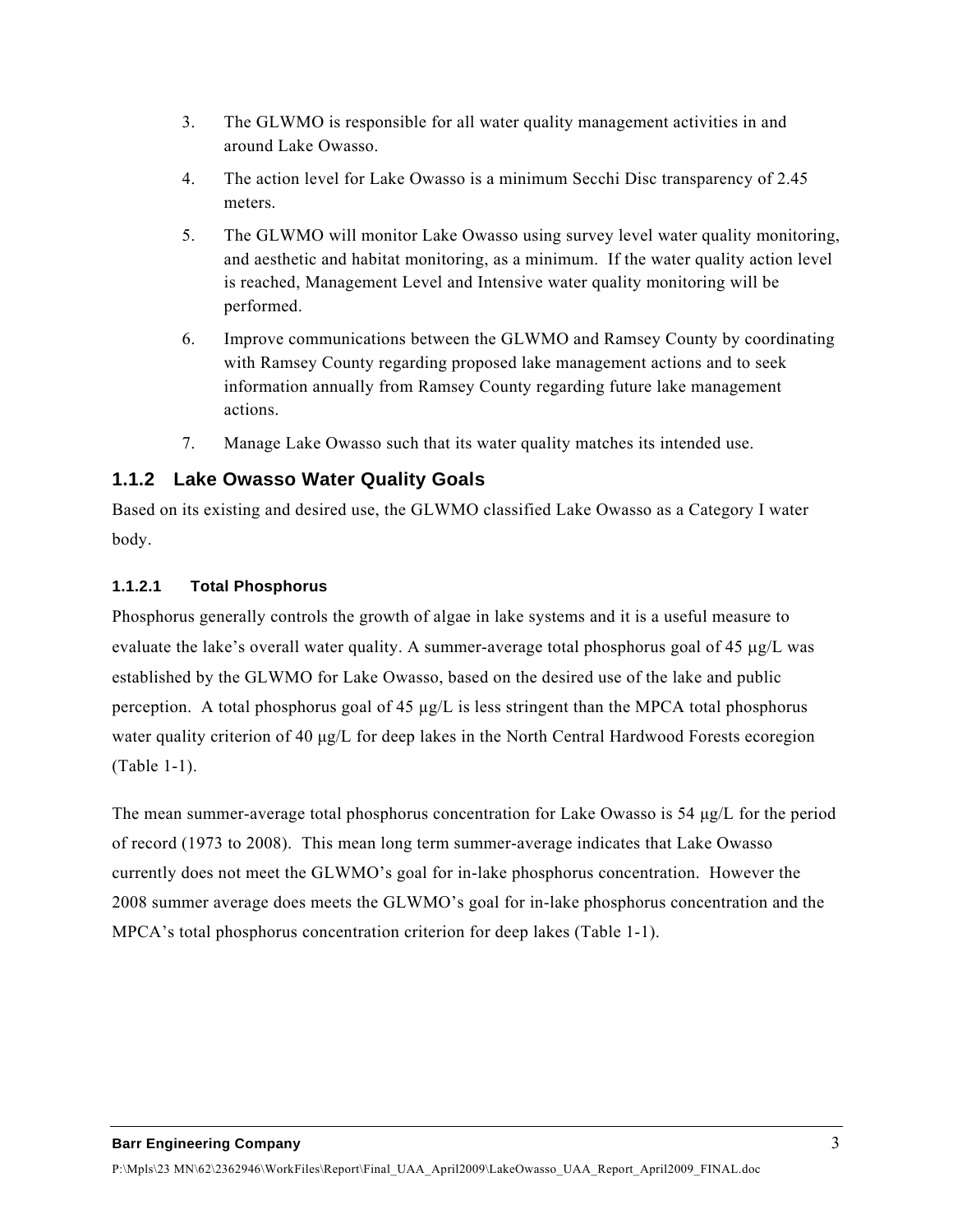| <b>Water Quality</b><br><b>Parameter</b> | <b>Mean Summer-</b><br>Average for<br><b>Period of Record</b><br>(1973-2008) | 2008Summer<br>Average    | <b>GLWMO</b><br><b>Existing Goal</b> | <b>GLWMO</b><br><b>Action Level</b> | <b>MPCA's Deep</b><br><b>Lake Standard</b> |
|------------------------------------------|------------------------------------------------------------------------------|--------------------------|--------------------------------------|-------------------------------------|--------------------------------------------|
| <b>Total Phosphorus</b>                  | $54 \mu g/L$                                                                 | $32 \mu g/L$             | $45 \mu g/L$                         |                                     | $40 \mu g/L$                               |
| Secchi Disc                              | 6.2 ft $(1.9 \text{ m})$                                                     | 6.9 ft $(2.1 \text{ m})$ | 5.2 ft $(1.6 m)$                     | $8.0$ ft (2.45 m)                   | 4.6 ft $(1.4 \text{ m})$                   |
| Chlorophyll a                            | 15.7 $\mu$ g/L                                                               | $13 \mu g/L$             | $20 \mu g/L$                         |                                     | 14 $\mu$ g/L                               |

**Table 1-1 Lake Owasso Summary of Historical Water Quality Data** 

#### **1.1.2.2 Water Clarity (Secchi Disc)**

Transparency is measured by submerging a black and white patterned disc (a Secchi disc) into the lake. The depth at which the Secchi disc disappears determines the lake's transparency. A summeraverage water clarity goal of 1.6 meters (5.2 feet) Secchi disc transparency was established by the GLWMO for Lake Owasso. The GLWMO's current water clarity goal is more stringent than the MPCA's water quality criterion for water clarity of 1.4 meters (4.6 feet) for deep lakes in the North Central Hardwood Forests ecoregion.

The mean summer-average water transparency for Lake Owasso is 1.9 meters (6.2 feet) for the period of record (1973 to 2008) and 2.1 meters (6.9 feet) 2008. The mean summer-average for the period of record and specifically for 2008 indicates that Lake Owasso currently meets the GLWMO's water clarity goal as well as the MPCA clarity criterion (Table 1-1). However, the recent summer average clarity is less than the GLWMO's "action level" for Lake Owasso. Additionally, over the past 6 years (2003-2008), there has been a decrease in the water clarity in Lake Owasso, with an average summer transparency of 1.7 meters, just meeting the existing GLWMO goal and not meeting the "action level" established for Lake Owasso. Because the summer average transparency has fallen below the GLWMO "action level", the GLWMO is responsible for conducting management level and intensive water quality monitoring, as established in the 2001 *WMP*. These actions also include the completion of this study to evaluate the water quality in Lake Owasso and develop management options that will help improve the lake's water quality.

#### **1.1.2.3 Chlorophyll** *a*

Chlorophyll *a* is the main photosynthetic pigment in algae. Therefore, the amount of chlorophyll *a* in the water indicates the abundance of algae present in the lake. GLWMO's chlorophyll *a* goal of 20 μg/L for category I water bodies is less stringent than the MPCA chlorophyll *a* water quality criterion of 14 μg/L for deep lakes in the North Central Hardwood Forests ecoregion (Table 1-1).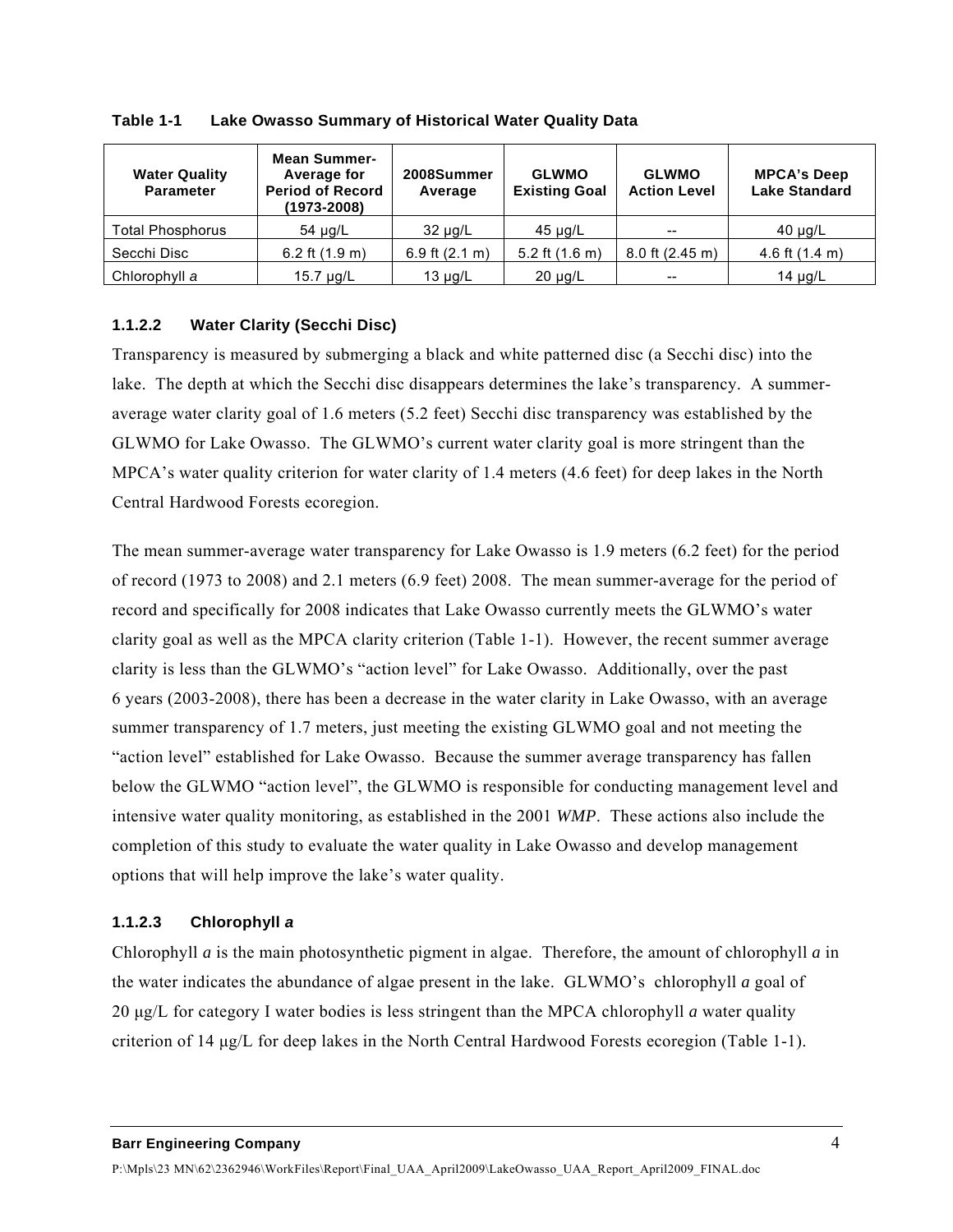The mean summer-average chlorophyll *a* concentration for Lake Owasso is 15.7 µg/L for the period of record (1973-2008) and 13 μg/L in 2008. As a result the 2008 summer average chlorophyll *a* concentration in Lake Owasso currently meets the goal established by the GLWMO and the MPCA's deep lake chlorophyll *a* criterion (Table 1-1).

# **1.2 Lake Owasso and the Impaired Waters List**

The MPCA 303(d) Impaired Waters list results from the federal Clean Water Act, which requires states to define water quality standards, to identify waters that are impaired or are not meeting these standards, and to develop plans to improve the water quality in these impaired waters such that the standards are met. These standards vary depending on the designated use of the water body, such as for drinking water, fishing, swimming, irrigation, or industrial purposes. In Minnesota, the MPCA is responsible for the enforcement of the Clean Water Act in Minnesota. Every 2 years, the MPCA is required to publish an updated list of impaired waters that do not meet the state's water quality standards.

For all water bodies listed on the 303(d) Impaired Waters list, the MPCA requires that a strategy is developed to improve the quality of impaired waters by conducting a Total Daily Maximum Load (TMDL) study for each pollutant that causes a water body to fail to meet state water quality standards. TMDLs are often described as the maximum amount of a pollutant that can enter a surface and/or groundwater such that water quality standards are met. A TMDL study identifies point and nonpoint sources of each pollutant for which the water body fails to meet water quality standards. Water quality sampling and computer modeling are generally used to determine how much each pollutant source must reduce its contribution to assure the water quality standard is met.

Lake Owasso was listed on the MPCA's 2008 303(d) Impaired Waters List for mercury in fish tissues, impacting aquatic consumption. The lake was included as part of the statewide mercury TMDL which was approved by the EPA in 2008. Lake Owasso is not currently listed on the MPCA's 2008 303(d) Impaired Waters List for any other water quality impairments.

In the context of the 303(d) Impaired Waters list, Lake Owasso is considered a deep lake by the MPCA. The current phosphorus criterion is 40  $\mu$ g/L for deep lakes in the Central Hardwood Forest ecoregion of Minnesota. The MPCA outlines the water quality criteria in the Minnesota Rules, Chapter 7050—Water Quality Standards for Protection of Waters of the State (amended in 2008).

Although Lake Owasso is not currently listed on the MPCA 303(d) Impaired Waters list, the average summer water quality in Lake Owasso for the past decade suggests that the lake could be listed on

#### **Barr Engineering Company** 5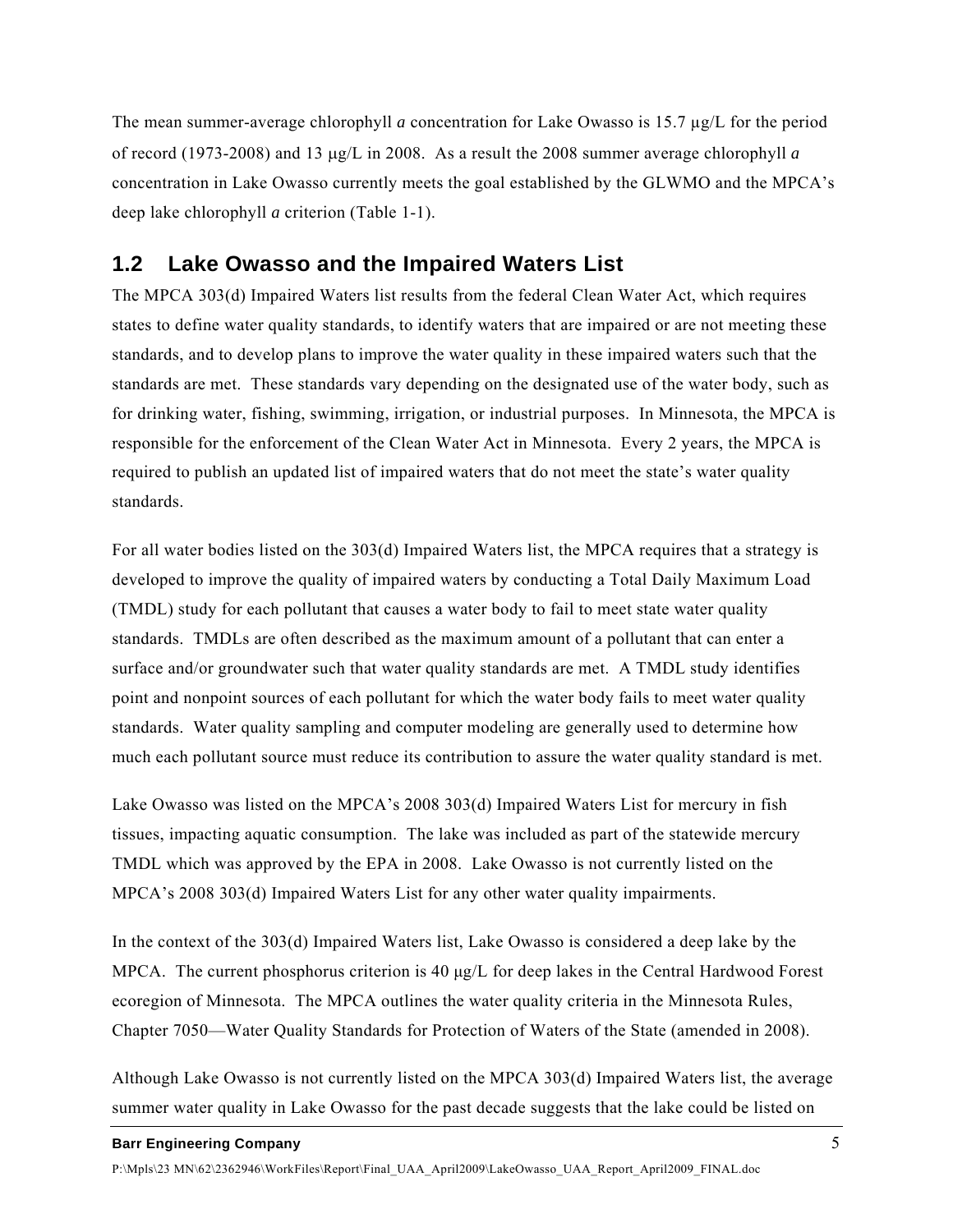the MPCA 303(d) Impaired Waters list in the future. The water quality monitoring, computer modeling, and remedial measures recommended as a part of this UAA would be useful in keeping Lake Owasso off the MPCA's 303(d) Impaired Waters list or during the completion of a future TMDL study for Lake Owasso, should this be required.

# **1.3 Overview of Lake Use**

Lake Owasso is considered one of the GLWMO's most significant lakes. As a Category 1 lake, the lake is typically used for swimming and other direct contact activities as well as other recreational activities such as boating, fishing, wildlife habitat, and aesthetic viewing. Lake Owasso is a popular public resource, and there has been considerable public interest in the quality of Lake Owasso, as is evidenced by an active lake association.

There are currently two public access points on the lake, both located on the north side of the lake along North Owasso Boulevard. The first access point is the boat launch on the northeast corner of the lake. The second access point is the public swimming beach located just to the west of the boat launch.

Historically, extreme lake levels have been a concern in Lake Owasso. Ramsey County operated a series of groundwater pumping stations to augment low water levels until a state rules prohibited the use of groundwater to control lake levels. High water levels in the lake have been addressed with the construction of a controlled outlet.

# **1.4 Public Perception of Lake Water Quality**

In March 2007, a survey was sent to 580 homeowners, deeded-access residents, and those living nearby (non-resident) to Lake Owasso. A total of 188 responses were received (141 responses were residents/deeded-access while 47 were non-resident responses). The purpose of the survey was to gauge how people living around Lake Owasso use the lake, what they value about it, and what they would like to improve in the lake.

This section summarizes some of the key conclusions of this survey as they pertain to the current and desired uses of Lake Owasso, and homeowners' perceptions of the current water quality of their lakes. The complete version of the surveys and homeowners' responses can be found in Appendix A of this report.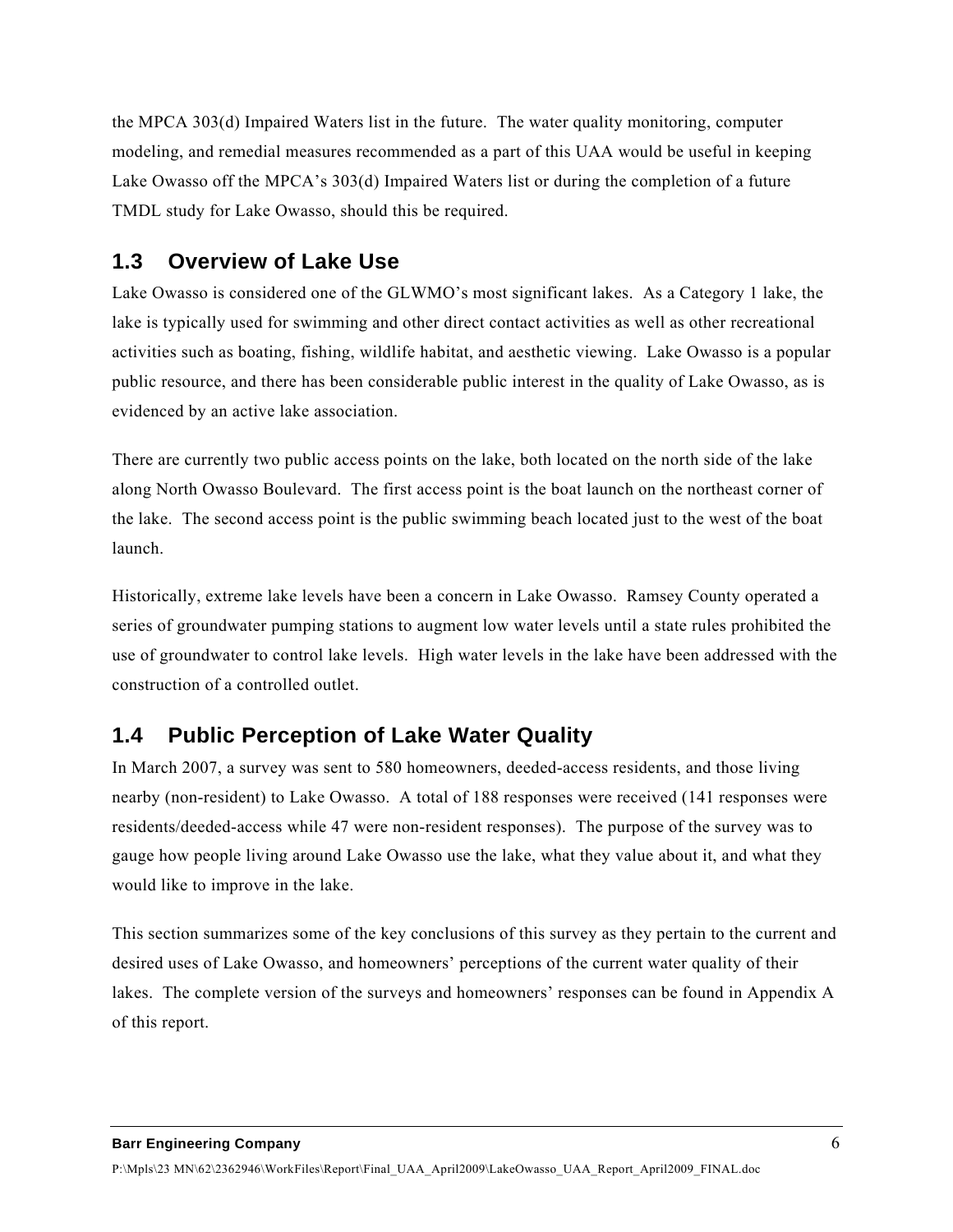## **1.4.1 Pubic Use of Lake Owasso and Perception of Water Quality**

Some of the most notable questions and answers from the Lake Owasso Homeowners' Survey are included below.

#### **1. In the past 12, months, how have you used Lake Owasso?**

Most of the survey respondents indicated that the most common uses of Lake Owasso are observation of nature (both scenery and wildlife) and activities such as swimming, fishing, boating, and water skiing. Lakeshore and deeded-access residents more commonly used the lake for the various water sports where as those residents living near the lake, but who do not have direct access to the lake, predominantly enjoy the scenery and wildlife viewing the lake provides. In addition, many residents use the lake in the winter when it is ice-covered.



**Figure 1-1 Recreational Uses of Lake Owasso**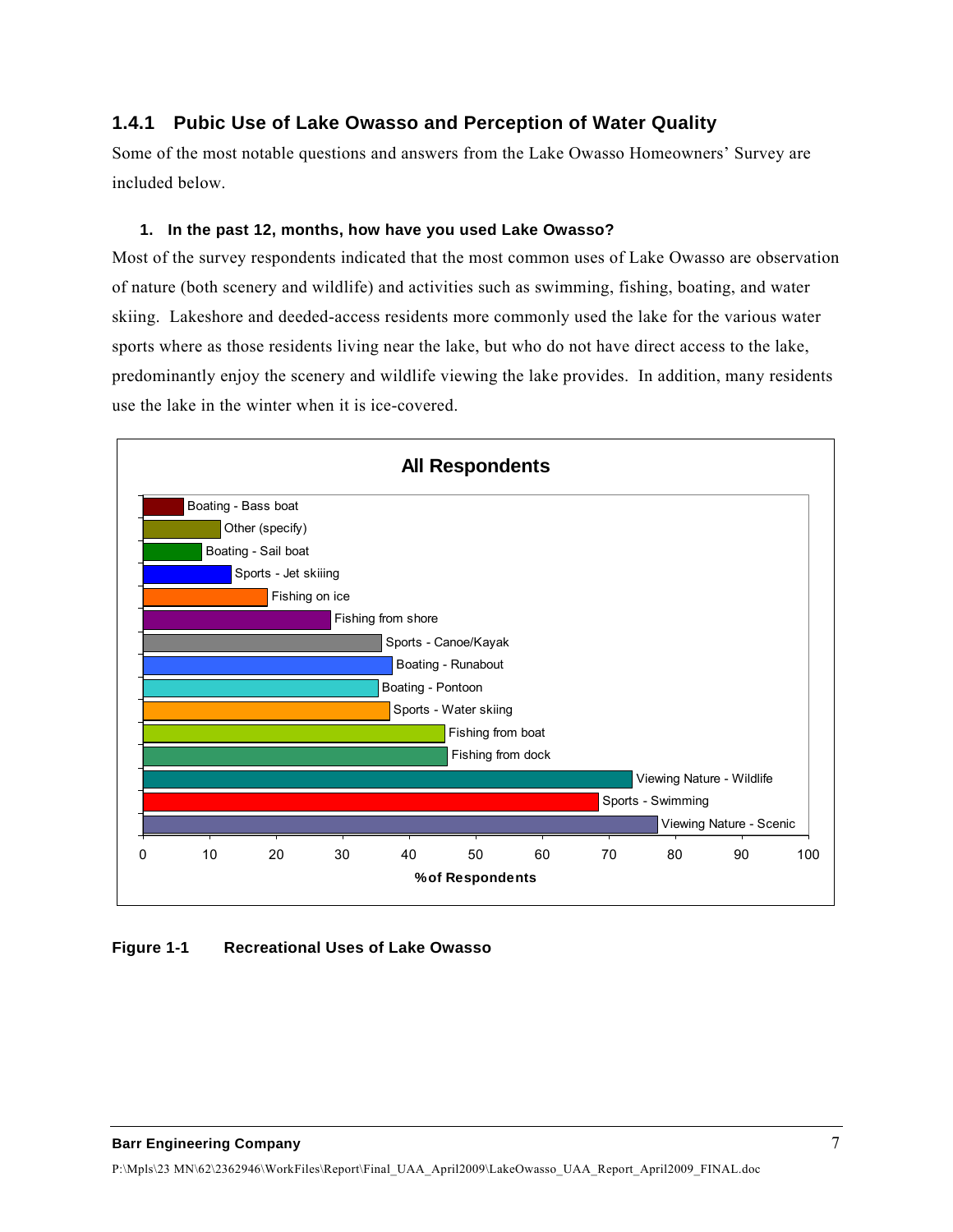#### **2. How often in the past 12 months have you used Lake Owasso for recreation?**

Most survey respondents indicate that they have used Lake Owasso for recreation in the past year, although there were some respondents who do not use the lake at all. Typically, lakeshore and deeded-access residents used the lake more frequently than those who do not have direct access to the lake.



**Figure 1-2 Frequency of Recreational Uses of Lake Owasso**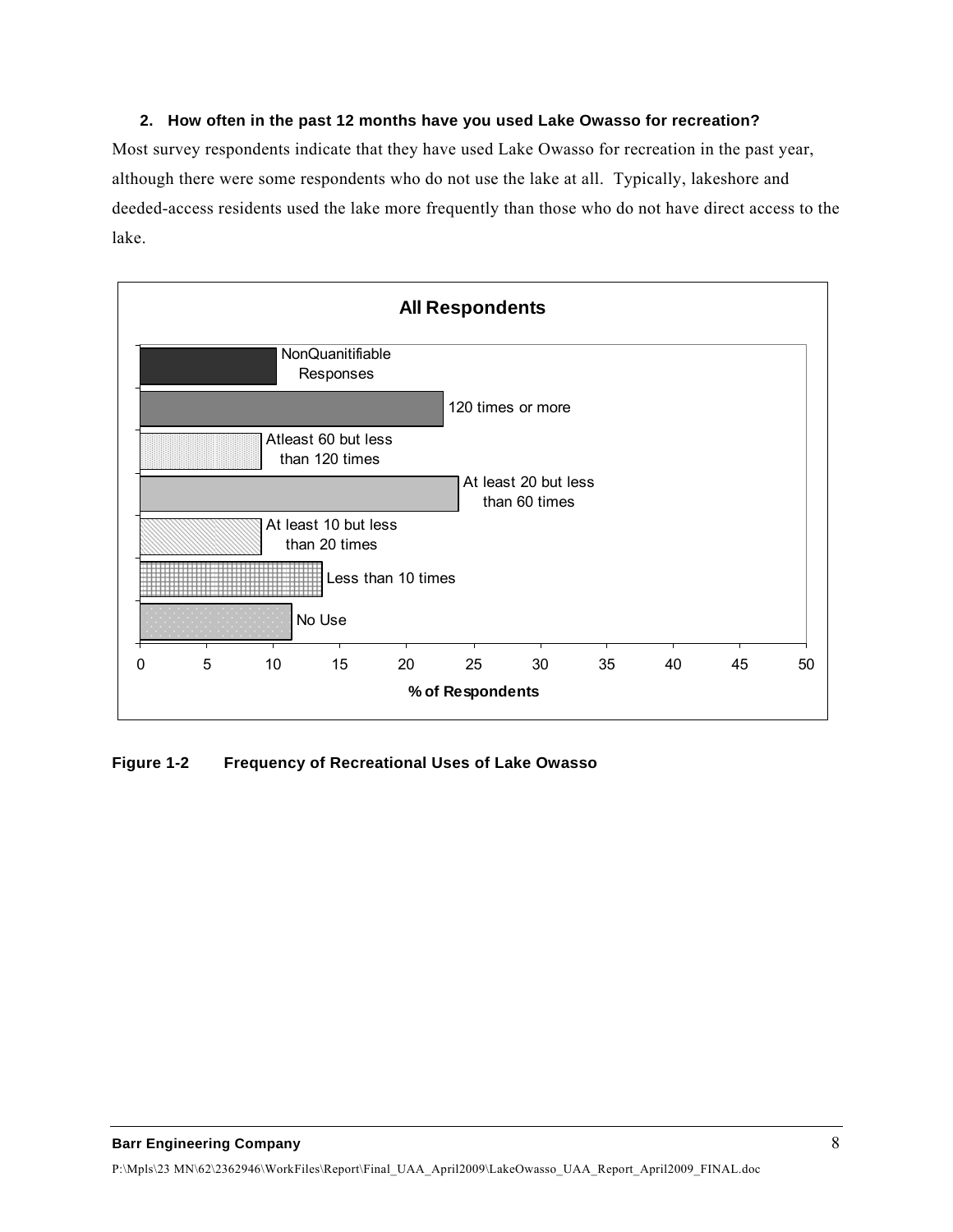#### **3. Do aquatic plants interfere with your enjoyment of Lake Owasso?**

More than half of the survey respondents indicated that aquatics plants do interfere with their enjoyment of Lake Owasso (those responding "Yes" and "Sometimes"). This percentage is greater for lakeshore and deeded-access residents, than those who do not have direct access to the lake.



**Figure 1-3 Interference of Aquatic Plants on Recreational Uses of Lake Owasso**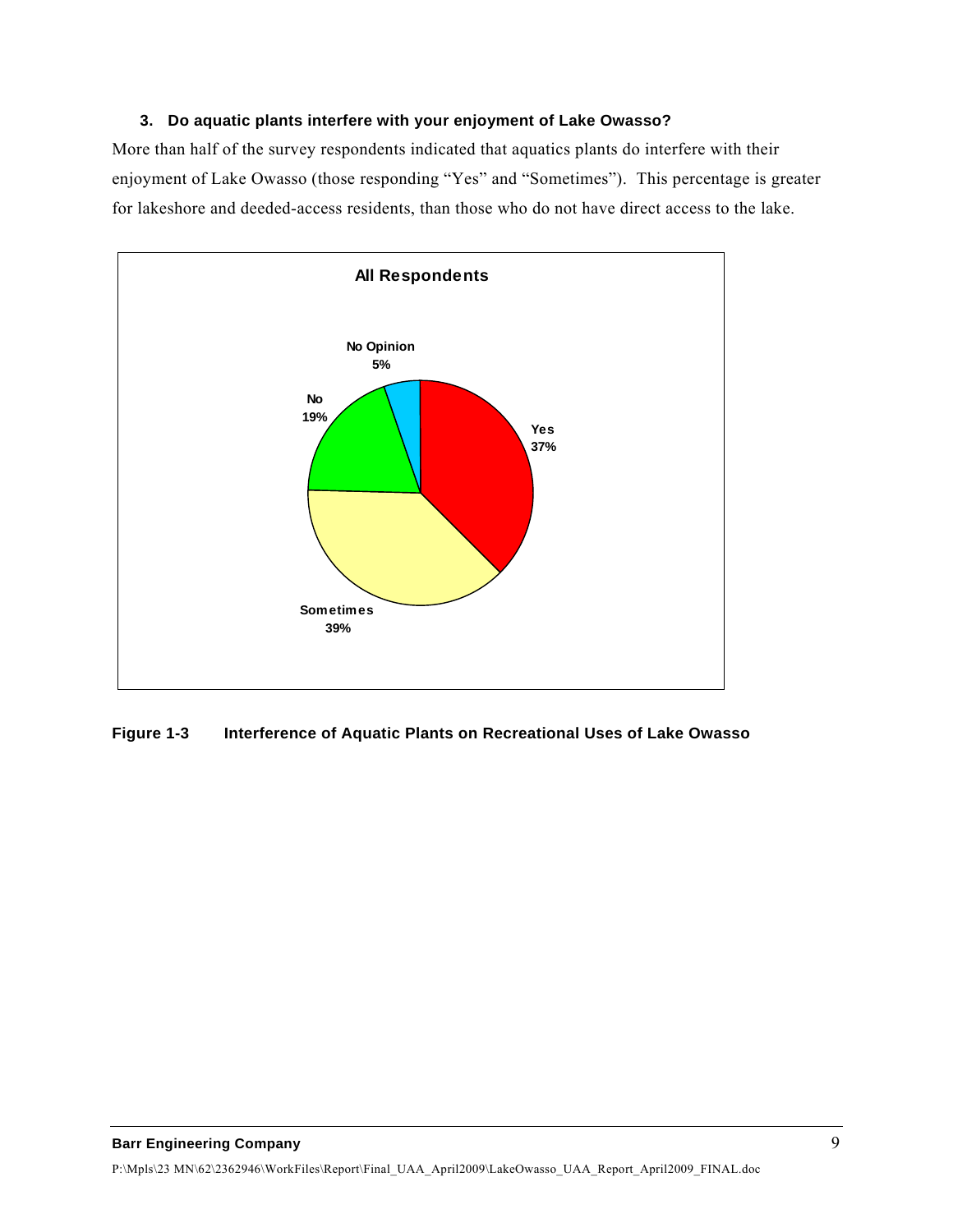### **4. How has aquatic plant interference changed over the past years?**

The majority of survey respondents indicated that the interference by aquatic plants has gotten worse over the past few years.



**Figure 1-4 Change in Interference of Aquatic Plants on Recreational Uses of Lake Owasso**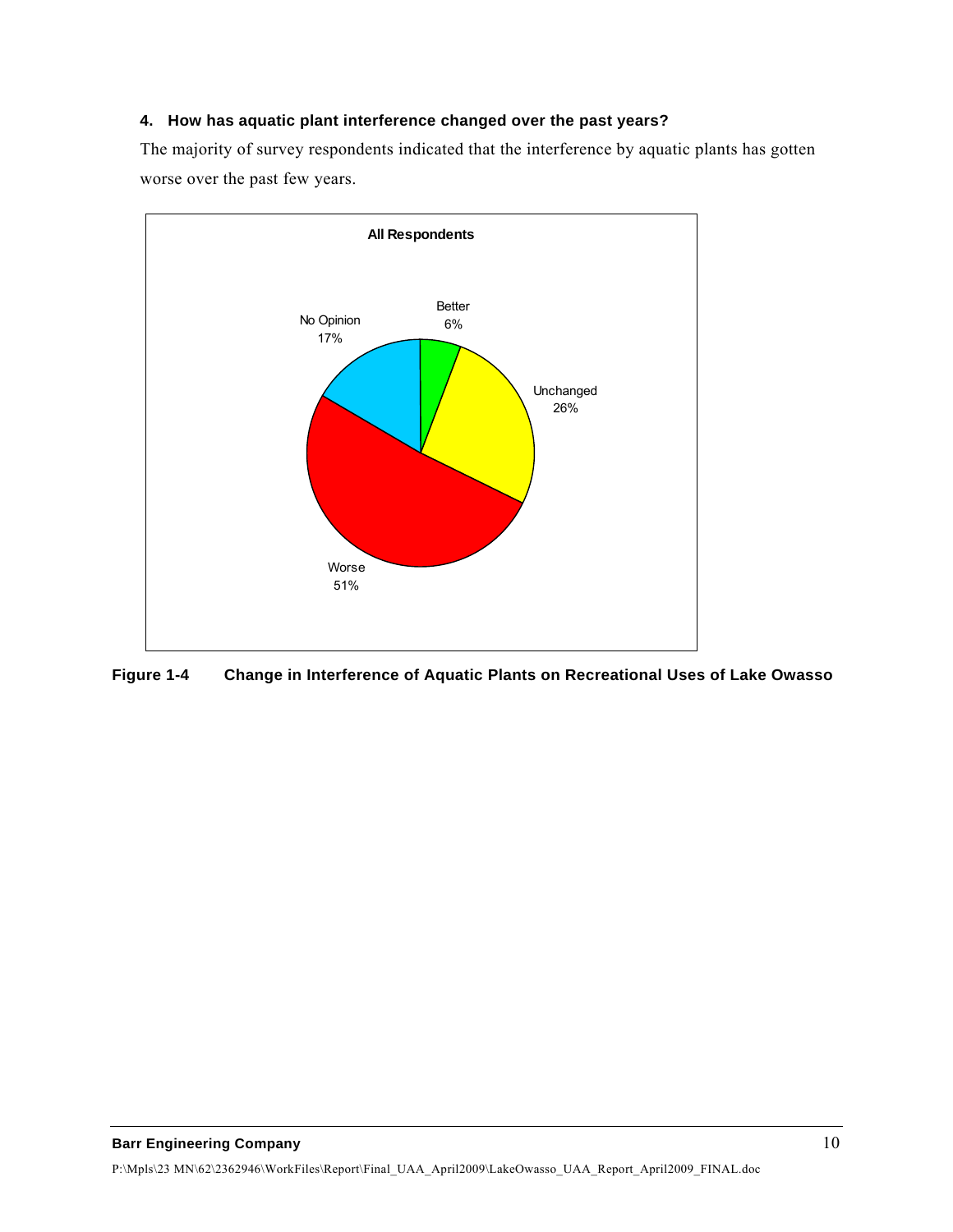#### **5. Which plants are the most problematic to your personal use of Lake Owasso?**

The most problematic plants in Lake Owasso, as identified by the survey respondents, included filamentous green algae, Eurasian watermilfoil, northern watermilfoil, and Curlyleaf pondweed.



**Figure 1-5 Problematic Aquatic Plants in Lake Owasso**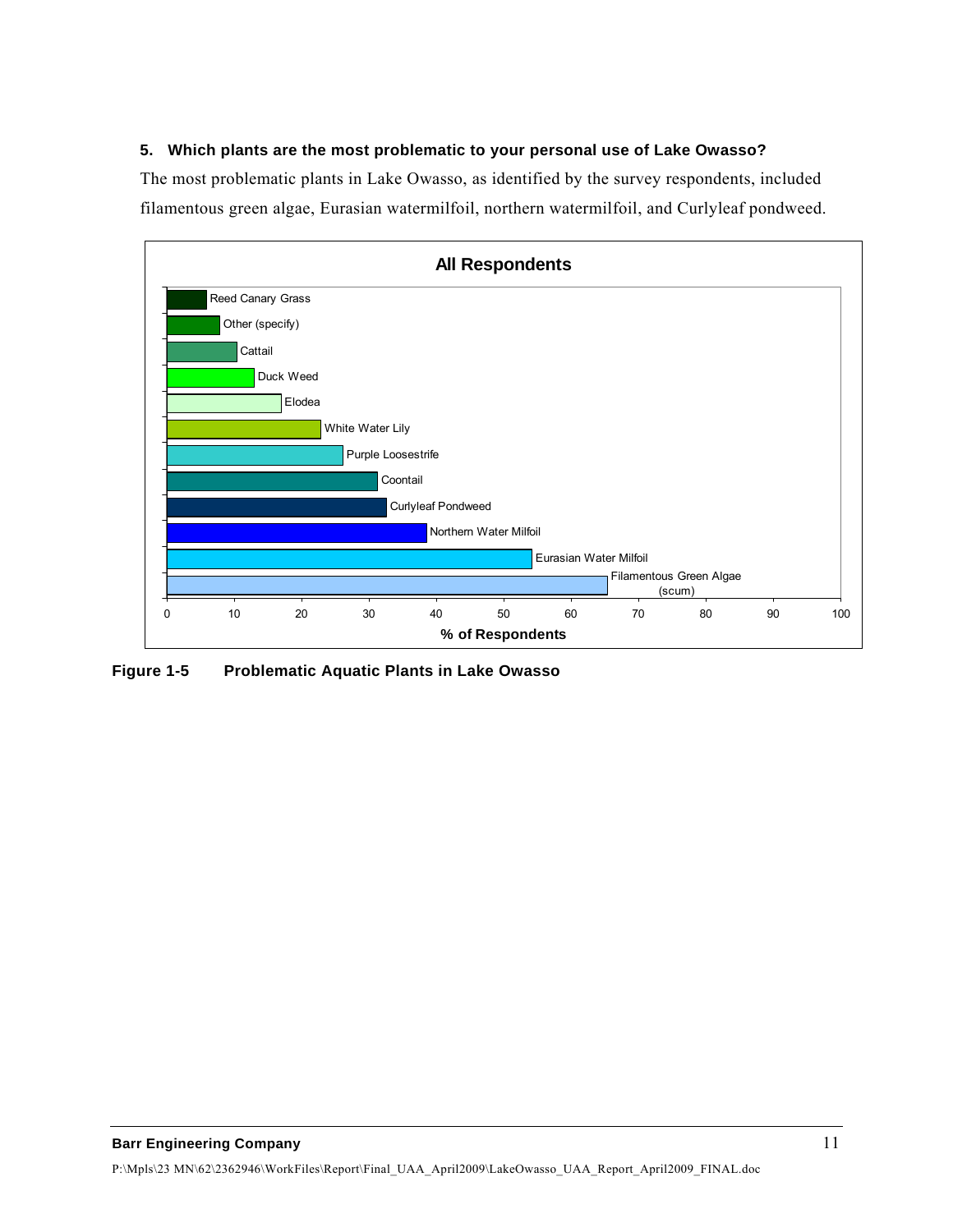#### **6. How would you describe the clarity of Lake Owasso over the past 2 years?**

Half of all survey respondents indicated that the water clarity has gotten worse in the past two years. A third of all respondents thought that water clarity was about the same in the past two years.



**Figure 1-6 Change in Clarity in Lake Owasso**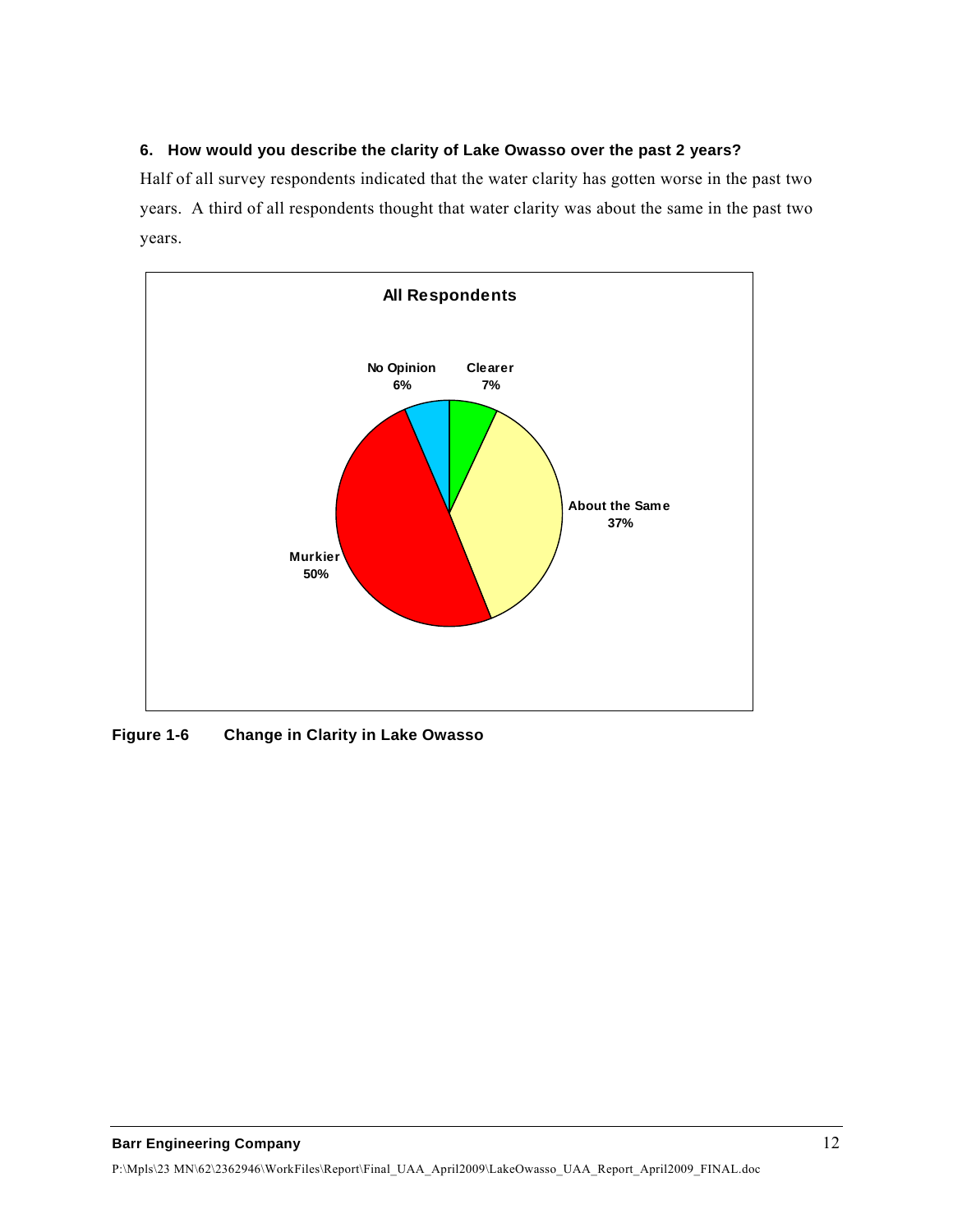## **7. Which month does Lake Owasso have the worst water clarity?**

August was identified as the month during the growing season with the worst water clarity.



**Figure 1-7 Month of Worst Water Clarity in Lake Owasso**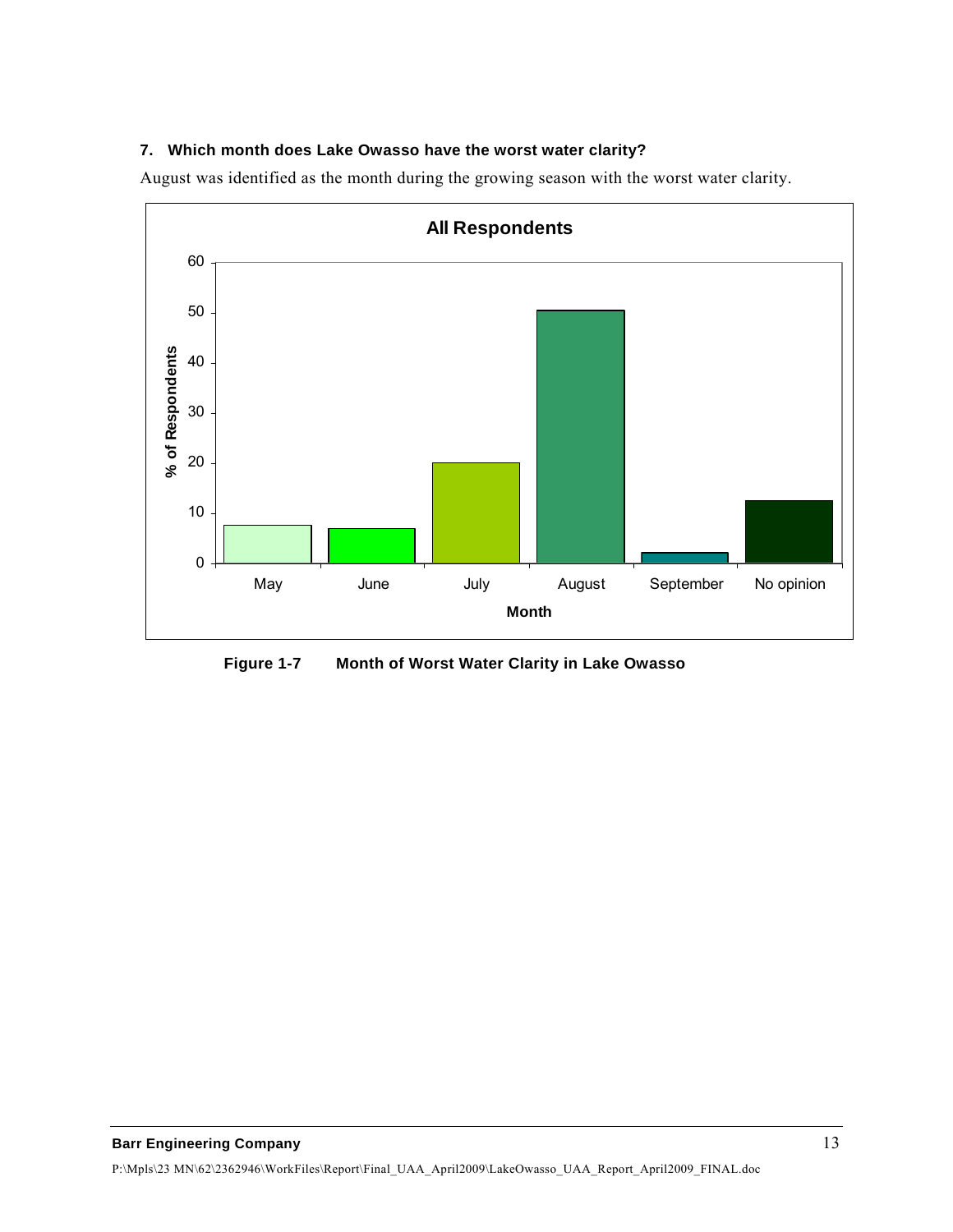#### **8. What are the most important criteria for the quality of the lake?**

Survey respondents indicated that the top 3 criteria impacting the quality of Lake Owasso were water clarity, having no invasive/non-native aquatic plants, and stable water levels. Stable water levels were identified as being much more important to lakeshore and deeded-access residents than to those living near the lake with no direct access.



**Figure 1-8 Important Criteria for the Quality of Lake Owasso**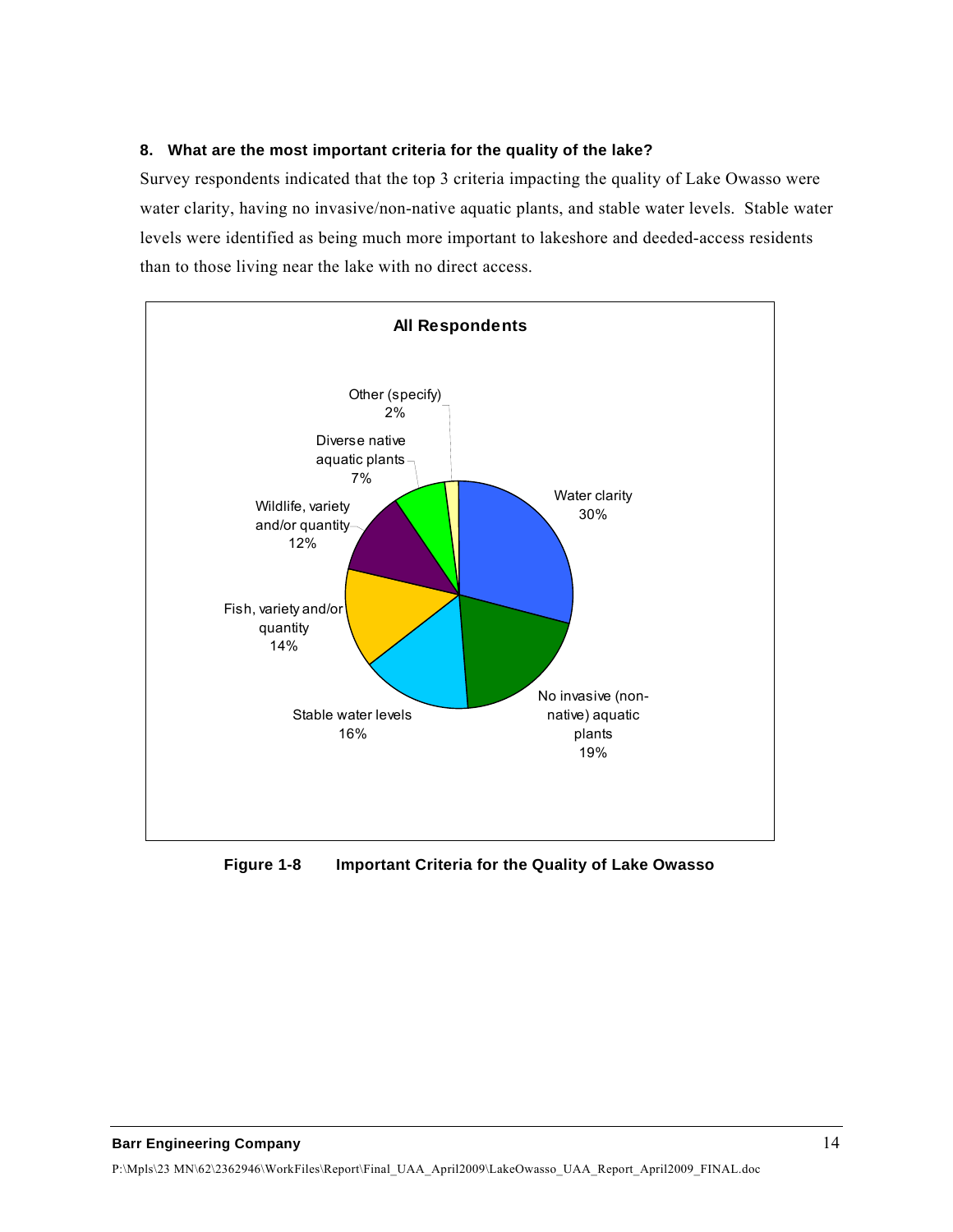**9. Have you noticed any of the following relative to the fish population in Lake Owasso?**  Those survey respondents that fish on Lake Owasso indicated the following about the fish populations within the lake. However, many respondents indicated that they did not fish in Lake Owasso and could not answer questions about the fish population.



**Figure 1-9 Characteristics of Fish Populations in Lake Owasso**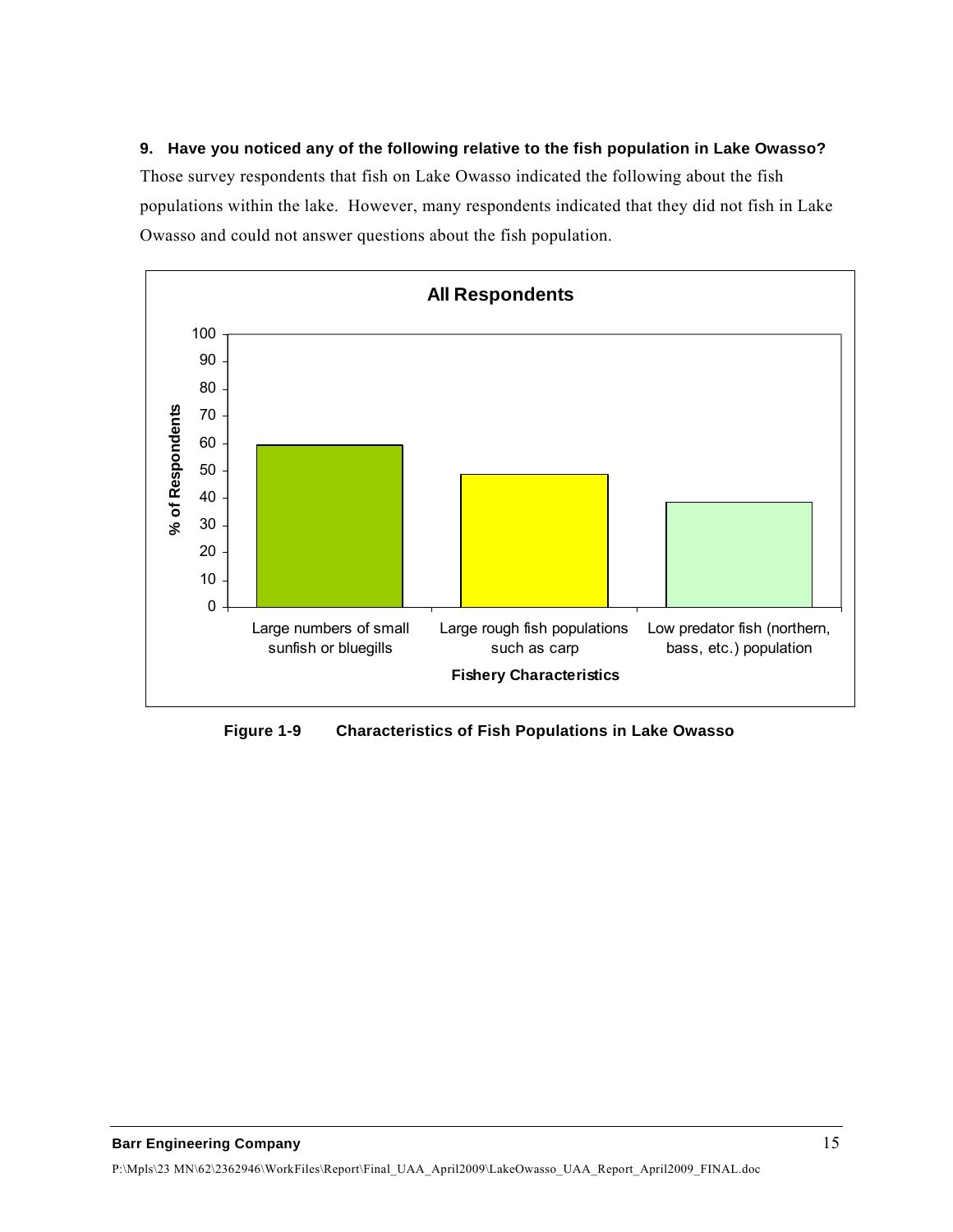#### **10. What aquatic plant control method do you support for Lake Owasso?**

Only those respondents who are lakeshore or deeded-access residents were asked which methods of aquatic plant control they supported. More than half of all respondents supported chemical treatments or mechanical harvesting. Some survey respondents supported both methods of aquatic plant management.



**Figure 1-10 Supported Aquatic Plant Management Methods in Lake Owasso**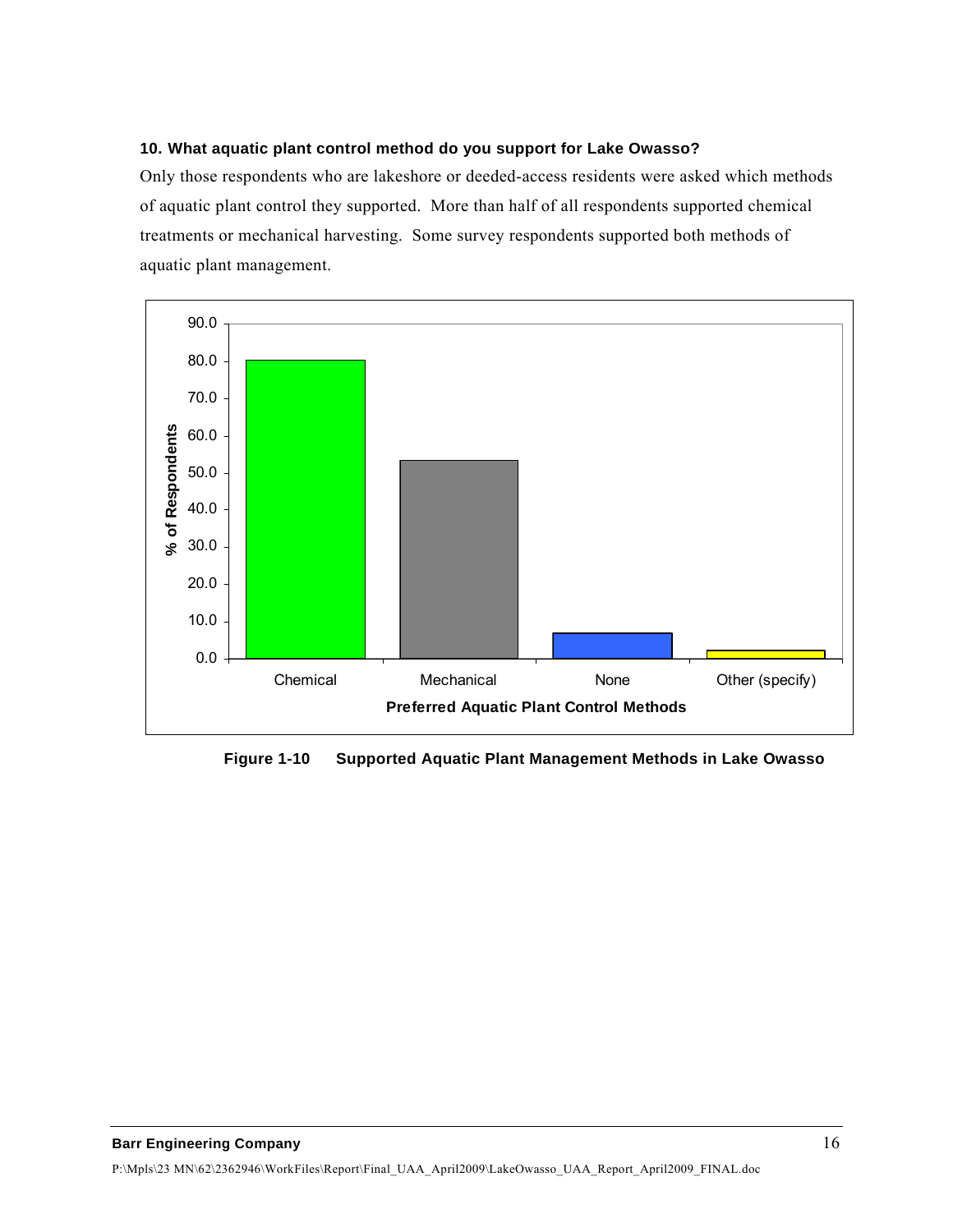#### **11. What do you do to help decrease phosphorus and sediments to the lakes?**

Most survey respondents indicated that they kept lawn and grass clippling off the streets, driveways, and sidewalks, they used phosphorus-free or no fertilizer, and they also directed downspouts onto their lawns and gardens.



**Figure 1-11 Actions by Residents to Decrease Phosphorus and Sediment Loads to Lake Owasso**